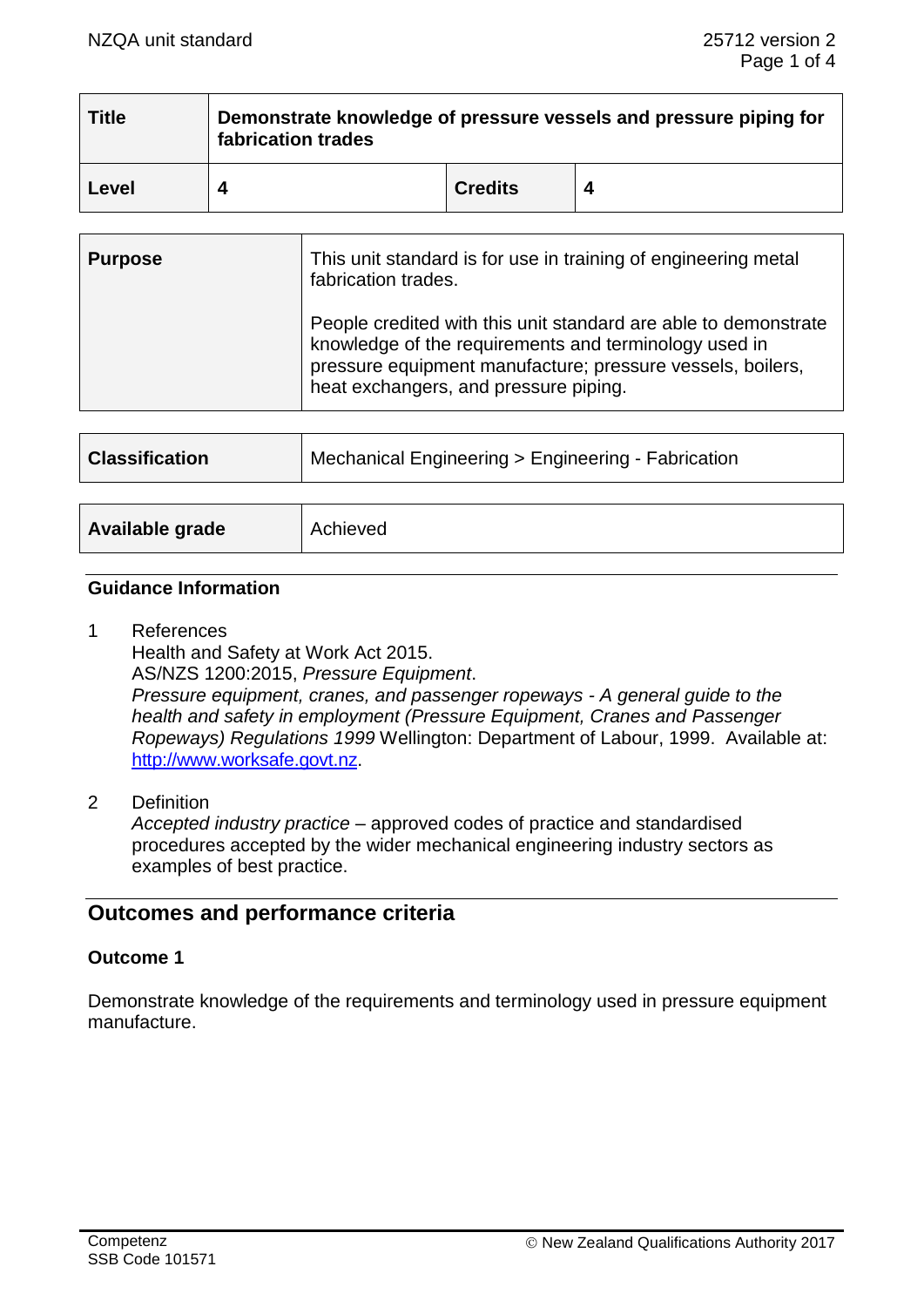# **Performance criteria**

1.1 The requirements for quality control during manufacture of pressure equipment are explained in accordance with accepted industry practice.

> Range inspection and test plans, manufacturer's data report, material certificates.

1.2 Safety considerations and risks associated with pressure equipment are identified and the consequences of failure explained.

Range hydraulic equipment, pneumatic equipment,

1.3 The role of regulatory elements relating to manufacture and operation of pressure equipment is described with reference to safety.

> Range regulatory elements – legislation, regulations, codes of practice, standards, Worksafe.

- 1.4 The application and purpose of using only certified and traceable materials in the manufacture of pressure equipment is explained.
- 1.5 The process of hydrostatic testing of pressure equipment is explained.

# **Outcome 2**

Demonstrate knowledge of pressure vessels.

#### **Performance criteria**

- 2.1 Materials used in the construction of pressure vessels are described in terms of advantages and disadvantages for pressure vessel applications.
	- Range carbon, low alloy, stainless steel, aluminium.
- 2.2 Pressure vessel components and pressure relief devices are described with reference to their functions.
- 2.3 Methods of assembly for pressure vessel components are described.
	- Range circumferential and longitudinal seams; shell to shell of equal thickness and unequal thickness; shell to head; reinforcing pads to nozzle and shell; nozzles, components welded to the shell and head, including openings.

# **Outcome 3**

Demonstrate knowledge of boilers.

Range water tube, fire tube.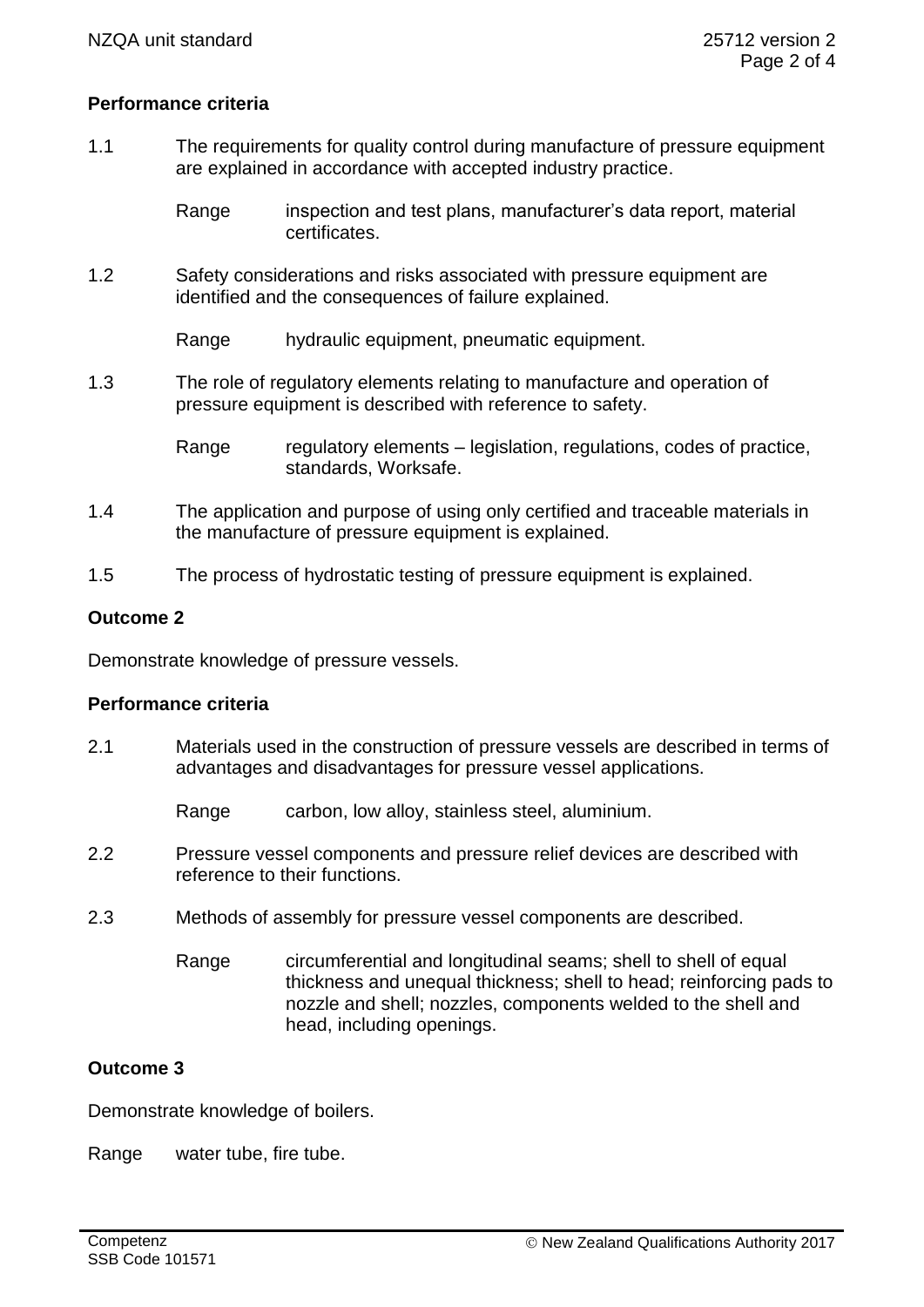# **Performance criteria**

3.1 The construction and operation of a boiler is explained with reference to its components, their functions, and materials they are made of.

> Range components – tubes, drums, furnace; construction – shell construction, tube sheet construction.

- 3.2 The differences between water tube and fire tube boilers are identified and their purpose and operations compared.
- 3.3 The purpose of the name plate on a boiler and its contents are explained.

# **Outcome 4**

Demonstrate knowledge of heat exchangers.

#### **Performance criteria**

4.1 The construction and operation of a shell and tube heat exchanger is explained.

Range components – tubes, tubesheet, heads, baffle plates.

- 4.2 Three different types of heat exchangers are identified and their purpose and operations compared.
- 4.3 The purpose of the name plate on a heat exchanger and its contents are explained.

# **Outcome 5**

Demonstrate knowledge of pressure piping.

# **Performance criteria**

5.1 Pressure piping parameters are determined from drawings for fabrication purposes.

Range barameters – type of material, fittings, valves, size, rating.

- 5.2 Hot and cold pressure pipe forming processes are described in accordance with accepted industry practice.
- 5.3 Common types of pressure pipe fittings and connections, and valves and pipe supports are described.
	- Range examples are long radius (LR) elbows, short radius (SR) elbows, reducers, weld 'O' lets, flange 'O' lets, thread 'O' lets.